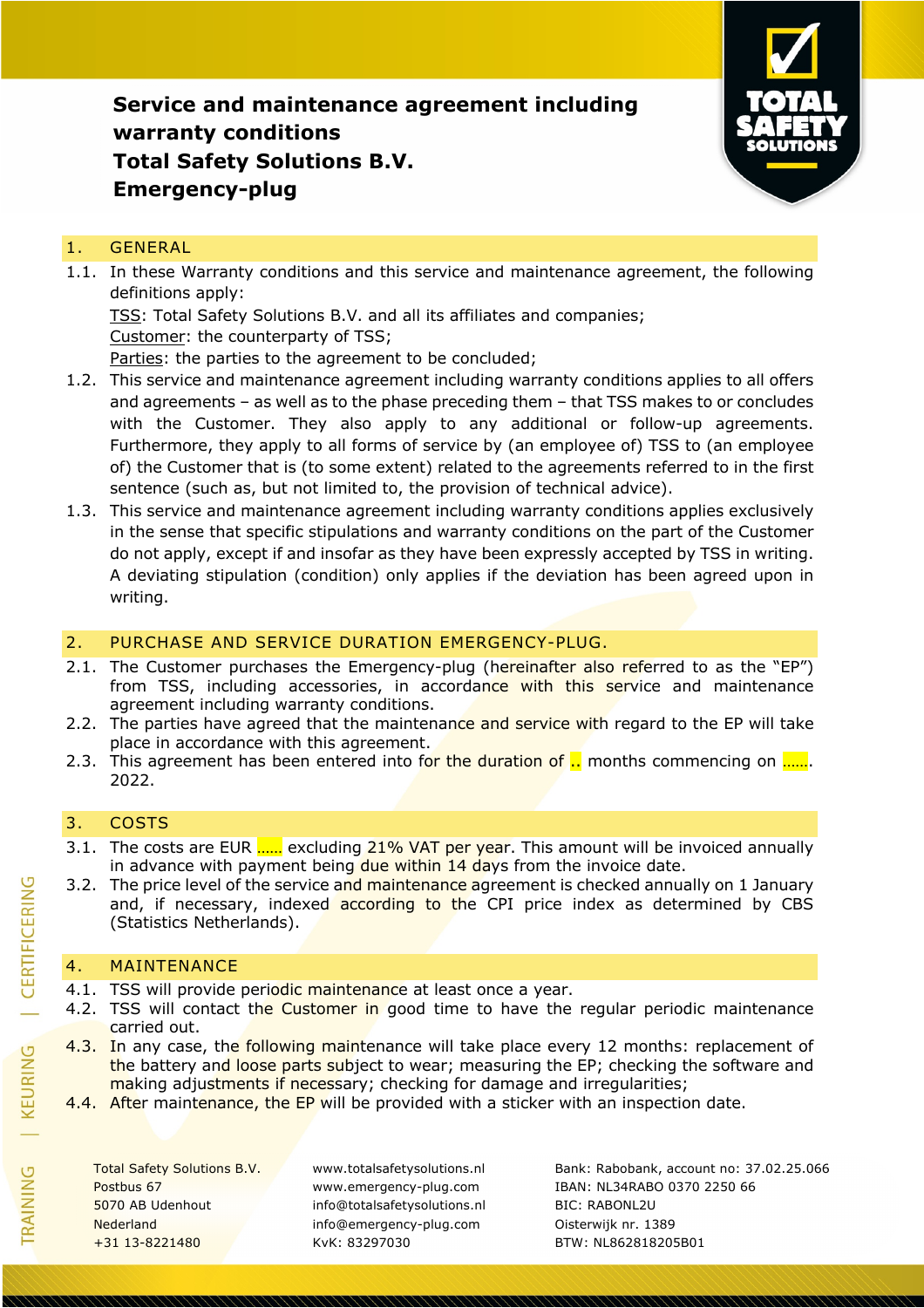

#### 5. SERVICE

- 5.1. If a technical defect or malfunction occurs during the term of this agreement, TSS will resolve this or have it resolved.
- 5.2. If the defect or malfunction cannot be resolved, a replacement EP will be made available within 24 hours after it has been established that the defect or malfunction cannot be resolved.

#### 6. GENERAL TERMS

- 6.1. Work on the EP will only be performed by TSS or an authorized supplier.
- 6.2. If an unauthorized supplier of TSS is engaged by the Customer, any right of the Customer to invoke this agreement will lapse.
- 6.3. In the event of physical damage to the EP as a result of fire, water damage or incompetent use, the Customer will in any case, no longer be entitled to invoke this agreement.

#### 7. OBLIGATIONS TSS.

- 7.1. TSS will provide the maintenance of the EP during the term of the agreement.
- 7.2. For each EP, TSS will document the history of the work performed (or have it documented) and provide the Customer with access to the documented data on first request.

#### 8. OBLIGATIONS CUSTOMER

- 8.1. In the event of error messages or malfunctions, TSS must be informed immediately. TSS will analyze the EP (or have it analyzed) and ensure that the malfunction is resolved.
- 8.2. The Customer will handle the EP carefully, in accordance with its purpose and in accordance with the product manual.
- 8.3. The Customer will adhere to all conditions as included in the underlying purchase agreement, TSS's General Terms and Conditions as well as the instructions for use.

### 9. WARRANTY

- 9.1. The warranty period for the EP is two years from the date of purchase or, if the product is not delivered immediately on the date of purchase, the date of delivery of the product. The warranty only applies to the first owner of the product. In addition, the warranty only applies if an original proof of purchase can be presented. TSS guarantees that the goods to be delivered meet the usual requirements and standards that can be set for use and are free of any defects whatsoever.
- 9.2. If repair or replacement is not possible or cannot reasonably be expected of TSS, TSS reserves the right to reimburse the market value of the product submitted under warranty.
- If a part is replaced within the warranty period of the product, the original warranty period of the product also applies to this part. The original warranty period is therefore not extended or renewed by interim replacement.

9.3. If a defect occurs, TSS must be informed of this in writing within one month of its discovery.

- 9.4. No warranty claim exists and any warranty is void if the defect is the result of:
	- a. Repairs not performed by TSS;
	- b. Unprofessional and improper use, therefore use for a purpose other than that for which the product is intended;
	- c. Changes to the product made without permission from TSS;

5070 AB Udenhout info@totalsafetysolutions.nl BIC: RABONL2U Nederland info@emergency-plug.com Oisterwijk nr. 1389 +31 13-8221480 KvK: 83297030 BTW: NL862818205B01

Total Safety Solutions B.V. www.totalsafetysolutions.nl Bank: Rabobank, account no: 37.02.25.066 Postbus 67 www.emergency-plug.com IBAN: NL34RABO 0370 2250 66

TRAINING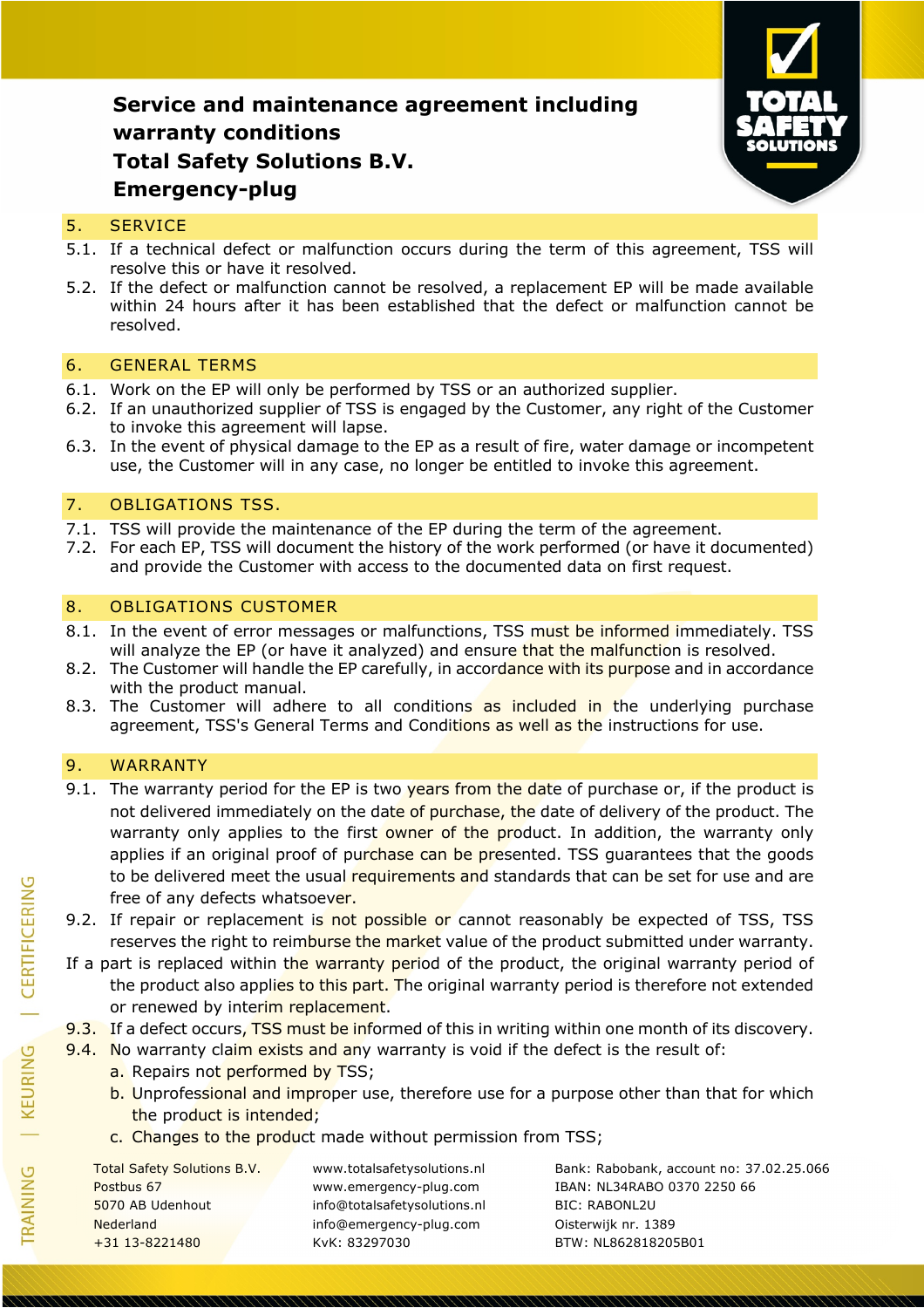

- d. The use of non-original EP parts;
- e. Abnormal wear and or poor maintenance;
- f. Outside influences, such as the effect of moisture (condensation or otherwise).

### 9.5. Excluded from warranty:

- a. Warping of EP from any outside cause;
- b. Deformation of the EP due to external heat source;
- c. Damage to the product occurred during transport of the product.
- 9.6. Warranty procedure

Please contact TSS or authorized supplier first. The warranty conditions and delivery conditions differ per country.

If after investigation it appears that the product is defective, please, in consultation with TSS, send the defective product together with a copy of the proof of purchase to:

Total Safety Solutions B.V. PO Box 67 5070 AB Udenhout The Netherlands

or to an authorized supplier.

- 9.7. If a defect in a product is covered by the warranty will be solely determined by TSS. If the product is covered by warranty, it will in principle be repaired or replaced free of charge within 30 days of receipt.
- 9.8. The shipping costs to TSS or an authorized supplier will be borne by the Customer.

### 10. APPLICABLE TERMS AND CONDITIONS

- 10.1. The TSS General Terms and Conditions (APPENDIX 1) are part of and apply to this agreement. By signing, the Customer declares it has received a version of these applicable General Terms and Conditions.
- 10.2. Applicability of General Terms and Conditions of the Customer is hereby expressly excluded.

## 11. APPLICABLE LAW; COMPETENT COURT

- 11.1. The legal relationship(s) between TSS and the Customer is exclusively governed by Dutch law.
- 11.2. All disputes that may arise as a result of this Agreement or agreements arising therefrom will in the first instance be exclusively submitted to the competent court of the East Brabant District Court.

### 12. APPENDICES

12.1. This agreement includes two appendices that form an (integral) part of this agreement:

Appendix 1: General terms and conditions

#### Appendix 2: Manufacturer's User Manual

Postbus 67 www.emergency-plug.com IBAN: NL34RABO 0370 2250 66 5070 AB Udenhout info@totalsafetysolutions.nl BIC: RABONL2U Nederland info@emergency-plug.com Oisterwijk nr. 1389 +31 13-8221480 KvK: 83297030 BTW: NL862818205B01

Total Safety Solutions B.V. www.totalsafetysolutions.nl Bank: Rabobank, account no: 37.02.25.066